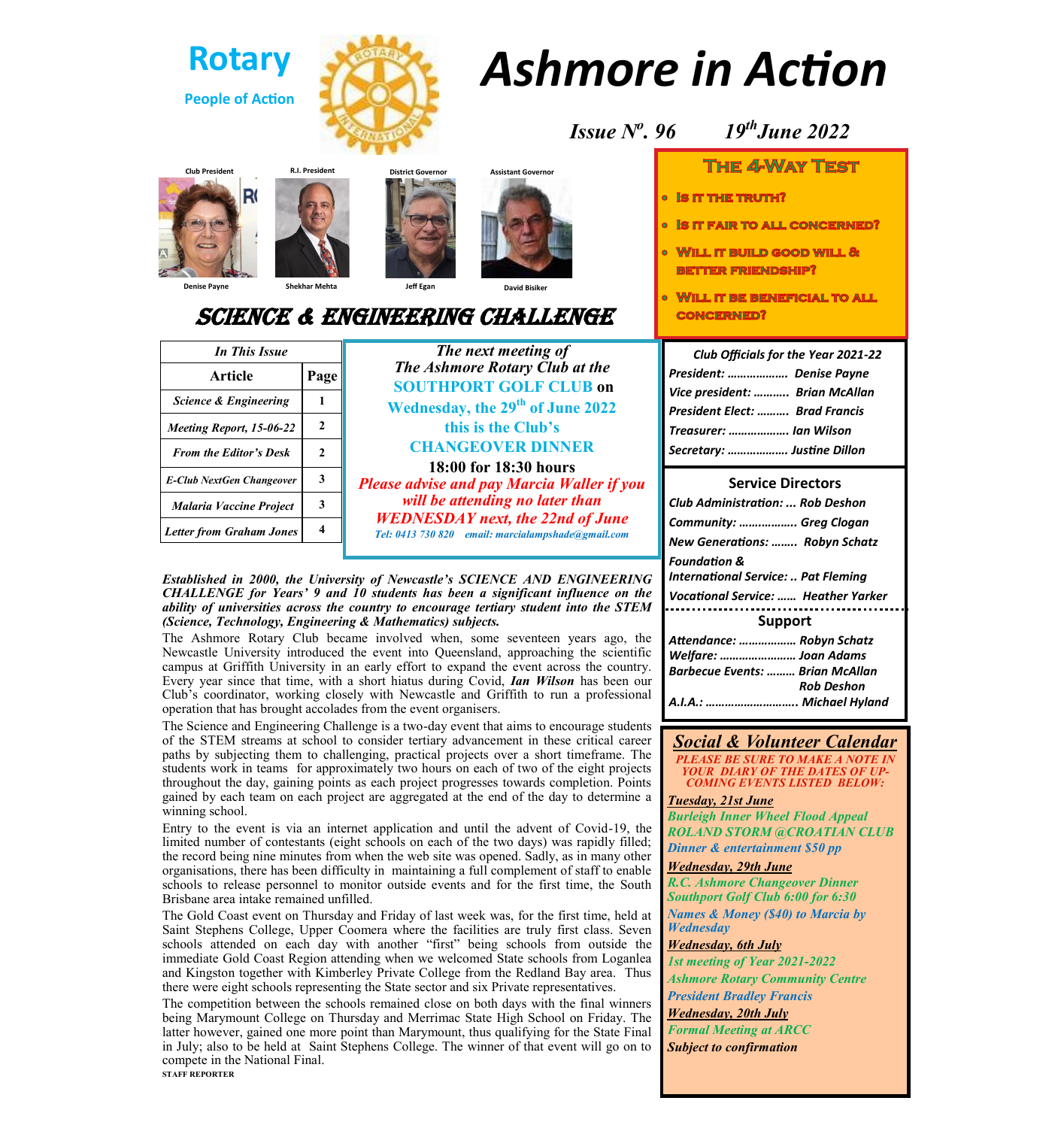#### **PAGE 2**

## *Report on the meeting held on Wednesday, the 15th of June 2022*

There were 18 Members and 8 guests attending.

Chairman *Ian Wilson* opened the meeting with a welcome to guests:

- Club guests, Maureen Gay & Michael Lane.
- From Griffith University, Professor Richard John & Anita Hazel.
- From University of Newcastle, Neville Want & Adriana Zaja.
- Guest Speakers "Women in Engineering" Shayna Spencer & Natalie Hughes.

Dinner, prepared by Ken Cowan, of Steak, Sausage and onion, Coleslaw and Potato Salad was served.

*Ian Wilson* opened the formal procedure at 18:35 with comments *"It is hard to believe that we as a Rotary Club, got involved in this wonderful program in 2005, some 17 years ago and the longevity of the program is a testament to how successful it has been. We have been delighted to be partners with Griffith University and the University of Newcastle for those 17 years".*

Applauded the response to Elaine Williams' request for Washing up liquid and washing powder for the students living in the shelter house of Nerang High School

*Professor Richard John:* gave a brief background to the founding of the Science & Engineering Challenge, the subsequent involvement of Griffith University and the development of the event over the intervening years. There was some regret that the spectacular demonstrations undertaken by Sid Hooker are no longer a feature of the event.

*Shayna Spencer & Natalie Hughes:* presented details of how they got into engineering studies. Shayna worked for 12 years in Public Relations before returning to university. It has been interesting in recent years to witness the growth in the female demographic entering the various engineering disciplines. It is also interesting to note that the head of the School of Engineering at Griffith University is female.

Natalie became interested in an engineering career when working on a school project to design an underfloor heating plant using a composting process. It didn't work but was the seed for germinating her enthusiasm. Both students are involved in a university club that works with schools to assist students through workshops on engineering principles and projects. The presentations triggered an extended Q & A period. The speakers were roundly applauded and presented with Rotary pens.

*Graham Allchurch:* and his wife depart for a holiday in the United Kingdom on Monday. They will be returning to Australia in November. We wish them *Bon Voyage.*

**Denise Payne:** has still not recovered after returning on Tuesday from two very enjoyable weeks in Hawaii. Hopefully, full recovery will have occurred before attending the Science and Engineering challenge on Friday.

Her final duties as President will occur on Wednesday, the 29<sup>th</sup> of June at the Changeover Dinner. Names and money must be with Marcia no later than Wednesday the 22<sup>nd</sup>.

*Ian Wilson:* Raffle - drawn by Maureen Gay and won by Sue Plummer.

Closed the meeting at 19:50 with the reciting of the Four-Way Test

#### *From the Editor's Desk*

It was interesting to observe the range of behaviour of the students participating at the Science and Engineering Challenge last week. Whilst most of the students were motivated and enthusiastic, a few were not so sure if they wanted to be there. Some were a little overwhelmed by the magnitude of the tasks, particularly the prosthetic hand project. I found that project needed some quite deep thought with respect to design and was perhaps a little too advanced an exercise for year 9/10 students. I found it difficult to give them clues without actually going into detail. On day 2, I monitored students on planning a rail system around an area containing some 60 towns. This was much more within their intellectual range and was generally carried out quite successfully. There was however, one incidence of a lad, "working" with three girls, who spent most of the 90 minutes with his eyes closed. The girls handled the project quite well and I did manage to get the sleeper's eyes open at one stage to hold the end of a tape measure so that I could determine the amount of string left at the end of one scenario.

All in all, and as usual, it was a very enjoyable and rewarding two days. The new venue at Saint Stephens College is superb, providing students with the best learning facilities I have seen for many years. A group of us was invited to tour the science department. It is hard to see how a student could fail to do well, given the facilities that are available to them. My conversation with the chemical laboratory supervisor enforced that view.

My congratulations go to Merrimac State High School for gaining most points and qualifying for the State Finals and to its teachers for showing that opportunities are available for "free education" students as much as they are for those from wealthier families.

I was surprised, bemused, embarrassed but very proud when I was called out to be inducted into The University of Newcastle, Science and Engineering Challenge, Hall of Fame for "recognition of significant service to the Science and Engineering Challenge". I can think of at least one person who deserves that award more than me. It is somewhere between twelve and fourteen years that I have been more that happy to participate in the event and have thoroughly enjoyed every occasion. And will do so again .... if I am still around!

This is a final reminder to the undecided that our next meeting will be the "swansong" of President Denise Payne, completing her THIRD term at the head of the Ashmore Rotary Club. Thank you, Denise. We will also welcome into the hot seat, for a SECOND term, President Bradley Francis. I am not sure if congratulations are in order but I am sure that I and all of the members will help to make your tenure as effortless as we possibly can.

If there are any late decision-makers out there, please notify Marcia that you will attend by this Wednesday. Marcia's contact information is on Page 1.

Talking of Marcia, her long-time house mate, Brian Woltmann is extremely unwell and has entered a care home. Brian was a long-time member and Past President of Ashmore Rotary and I hope I reflect the wishes of all members that he recovers sufficiently to enjoy the rest of his days. You have done pretty well Brian. I recall many years ago that you wrote your own Eulogy for Tony Ferris (our past resident Celebrant) to present at your funeral …… that didn't happen.

The informal meeting on Wednesday, the 22nd of June will be held at the **EMERALD LAKES GOLF CLUB** at 6:00 pm. Please contact President Denise if you intend to be there.

Finally, I bring to your notice the Bunnings Sausage Sizzle on SATURDAY, the 25th of June. If you are available, please contact Brian McAllan (0403 067 418) or Rob Deshon (0418 757 192). **MICHAEL HYLAND**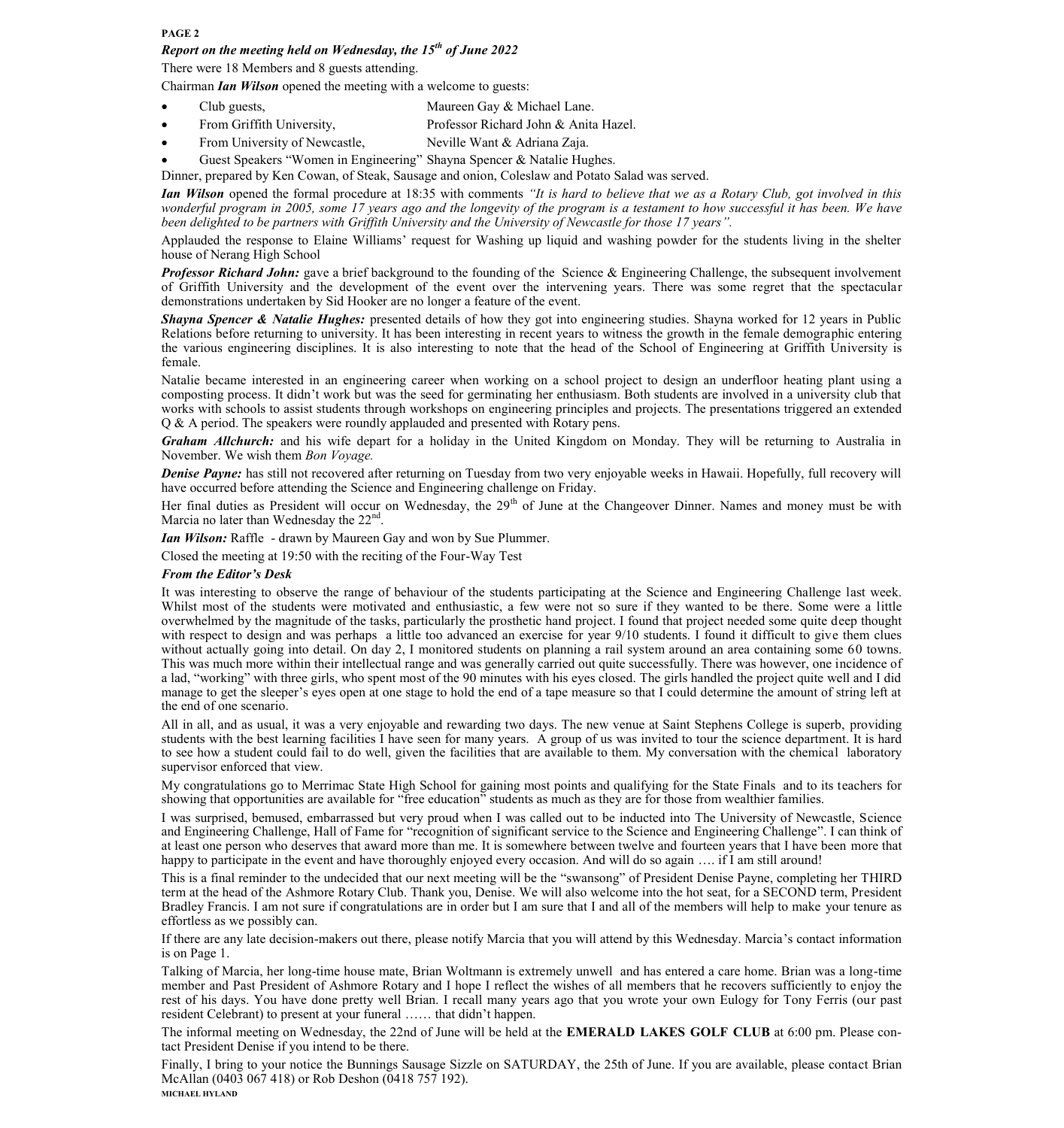#### **Page 3**

#### *Report of the Joint Meeting of the Ashmore Rotary Club and the e-Club NextGen Queensland Changeover.*

The e- Club NextGen Queensland held its changeover on Saturday the 4<sup>th</sup> of June at Burleigh Heads Mowbray Park SLSC.

President Jane Loxton was handing over to incoming President Fran Ward Emmerson.

Paris Smith was the MC and did a great job.

Club members were from Bundaberg, Tasmania, Melbourne, Port Macquarie, Warwick, Tambo, Blackall, Gold Coast, Brisbane, Germany, Sweden.

Zoom was USA, Wauchope and Tasmania.

5 members of Ashmore Rotary attended. They were: Heather and Ian Yarker, Justine Dillon with Jarrad & baby Kyle, Brad Francis and Brian McAllan.

Brad gave a short talk on behalf of Ashmore Rotary as one of the chartering clubs 10 years ago. Hope Island was the other sponsor club.

Ian gave a detailed report on the numerous projects that the club has undertaken. Far too many to report.

Michael & Janet got a mention for the work they both did painting and renovating the Flying Doctors houses in Mt Isa.

David was also thanked for the many times he went to the Birdsville Races and helped at the barbecues there.

There were many raffle prizes and jam was on sale as a fund raiser.

A great time was had by all.

#### *MALARIA VACCINE PROJECT*

*In 2015 Sam Doumany & his wife, PDG Sandy Doumany attended a Rotary Against Malaria Conference, with Dr Danielle Stanisic as the Guest Speaker on Research for a Malaria Vaccine. She mentioned that the Laboratory needed a piece of equipment to help with production of the malaria vaccine which would cost \$8,000. Sam took that on board and approached PDG Graham Jones to see if we could raise the money required. Within a week, Graham, Sam & other Rotarians had raised the funds. The Griffith Rotary Satellite Club was in the formation period and the cheque was presented to Dr Danielle Stanisic (a prospective member) at the next meeting. We all felt this sent a message to the new members "THIS IS THE POWER OF ROTARY". In 2016 Gerard Brennan had discussions with the Governor General's Office in Canberra which led to the Governor General, Sir Peter Cosgrove, launching the Malaria Vaccine Project at a function in the Institute for Glycomics on 27 March 2017. In 2019 the Australian Government awarded a Research Grant of \$500,000 to the Project, matching the amount raised by Rotarians to that time. On learning more about the journey for Professor Michael Good and Dr Danielle Stanisic with their research, there was a core of Rotarians who developed a passion to be part of the quest to save the lives of so many men, women and children and eliminate malaria from the world.* 

#### *Committee Chair: PDG Graham Jones AM*

## *Committee: Neil Jones (Treasurer), Laraine Brennan (Secretary), Gerard Brennan OAM. Hon Sam Doumany AM, PDG Sandy Doumany OAM, Teresa Dawson, Karin Kolenko, Mervyn Powell. PDG Ross Smith PDG ,Dai Mason, Mr Bruce Howlett. CHAIRMAN'S REPORT*

At the 2017 Launch of MVP, Sir Peter Cosgrove made this comment, "Working together 'white coats' and Rotarians can eliminate malaria. Let's make it a reality!" This memorable mantra lit the torch for us, as has his continuing encouragement over the last five years. I thank him and Lady Cosgrove for this inspiration and enduring support. However, as I said at the Anniversary, "We are not there yet!" So what has changed since 2017? The number of deaths from malaria has changed but sadly for the worse. The World Health Organization (WHO) recently reported that, in 2020, there were 627,000 deaths from malaria, nearly 180,000 more than its cited number for 2017. Moreover, it is expected that this number will have grown in 2021 due to COVID restraints. Lamentably, 80% of these deaths are young children and pregnant mothers. It is hard to imagine a more critical time for an effective vaccine. On the vaccine side, Professor Good and his team have made wonderful progress: successful human challenge trials with the blood form of the vaccine; development of a cryopreserved (lipid) form that can be freeze-dried and transported anywhere in the world; and excellent animal studies with this cryopreserved form. This year, they hope to complete the remaining preliminary studies with the cryopreserved version so that they are positioned to do human challenge trials in 2023, possibly in an endemic country. The third change is that, starting from \$50,000 at the time of the launch, MVP has raised \$1.5 million to support Professor Good's vaccine development. This includes a matching grant of \$500,000 from the Federal Government and a massive lift by Rotary districts and clubs throughout Australia, individual donors, foundations and friends of Rotary. Let me add a huge thank you to all these supporters and special appreciation to Rotary District 9640 and its District Governors for their continuing endorsement. At the 5th Anniversary, I launched "Challenge 22". This challenge is to raise \$300,000 in 2022 so that Professor Good and his team will have the financial resources they need to complete the preliminary studies with the cryopreserved form during 2022. The real challenge is to make an impact on the lives of all those children and pregnant mums. We can meet that challenge if everyone who has donated to this project over the last five years makes another donation this year. Please make that a reality!

#### PDG Graham Jones AM

Google: malariavaccineproject.com